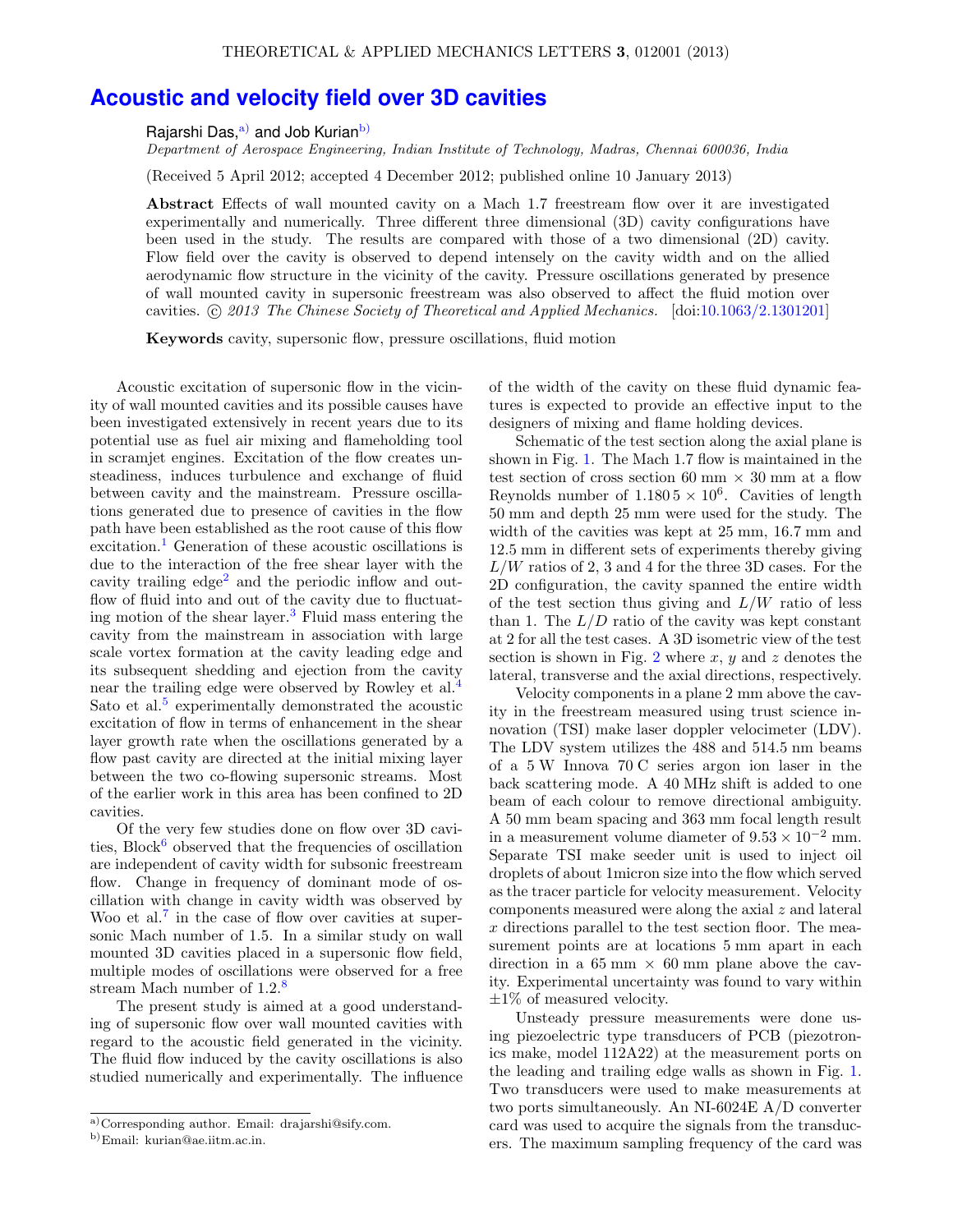

Fig. 1. Schematic of test section.



Fig. 2. Schematic diagram of three-dimensional cavity configuration.

200 kHz and a sampling rate of 100 kHz was available for each of the transducers. Signals were acquired for 0.5 s, thereby giving  $5 \times 10^4$  samples for each run. The acquired signals were processed through a Matlab program where FFT algorithm was employed to identify the dominant frequencies and their amplitudes. Each data record was windowed into 48 segments of 1 024 samples each with a transform length of 2 048 samples. A Hamming window with 50% overlap is used for estimation of the spectra giving a frequency resolution of 48.82 Hz. Multiple runs were conducted under identical experimental conditions, under which variation in the frequencies of the dominant modes were observed to be within 10 Hz in the 0 to 50 kHz range. Experimental uncertainty in measuring amplitudes of the dominant modes was found to be within  $\pm 3\%$ .

Spread of fluid over the cavity into the mainstream in the lateral  $x$  direction was investigated by measuring the lateral component of velocities in a plane 2 mm above the top edge of the cavity in the mainstream flow. The axial component was also measured to find the variation of fluid velocity in this direction. These velocities are time averaged; spread over  $10^4$  samples in a time period of 6 s for most of the cases. The axial velocity was observed to be  $(330\pm1)$  m/s for all the points where velocity was measured except immediately after the leading and trailing edges. Lateral velocity vectors are plotted and shown in Fig. 3. Axial velocity component was not superimposed on the lateral component as it was observed to be much higher than the lateral component. The vector length scale used for all the cases is  $0.15$  cm per unit magnitude of velocity  $(1 \text{ m/s})$ .

Lateral flow is observed to be spread over the measurement plane as observed from Fig. 3. Fluid motion away from the cavity in the lateral direction is observed to be higher after a certain distance from the leading edge for the three cases. Flow visualization experiments performed as part of an earlier study showed an oblique shock at the leading edge of the cavity. The shock is caused due to the obstruction of the supersonic primary free stream by the oscillating shear layer.<sup>9</sup> High pressure region immediately after this shock could be the possible reason causing the flow after the shock to spill over to the adjoining region towards the test section sidewalls. At the trailing edge of the cavity, lateral flow is seen relatively higher for the widest cavity.

Lateral velocity vectors plotted in Fig. 3 shows that both magnitude and spatial spread of fluid are higher for the widest than the other two cavities. Quantitatively, the magnitude of lateral velocity was observed to be 19 m/s at a location 16 mm from the cavity leading edge for the  $L/W = 2$  model. For the narrower models, though the lateral velocity was found to be maximum near the same location, the magnitude was much lower at 9 m/s. The shear layer deflection at the leading edge and the higher shock angle generated give rise to greater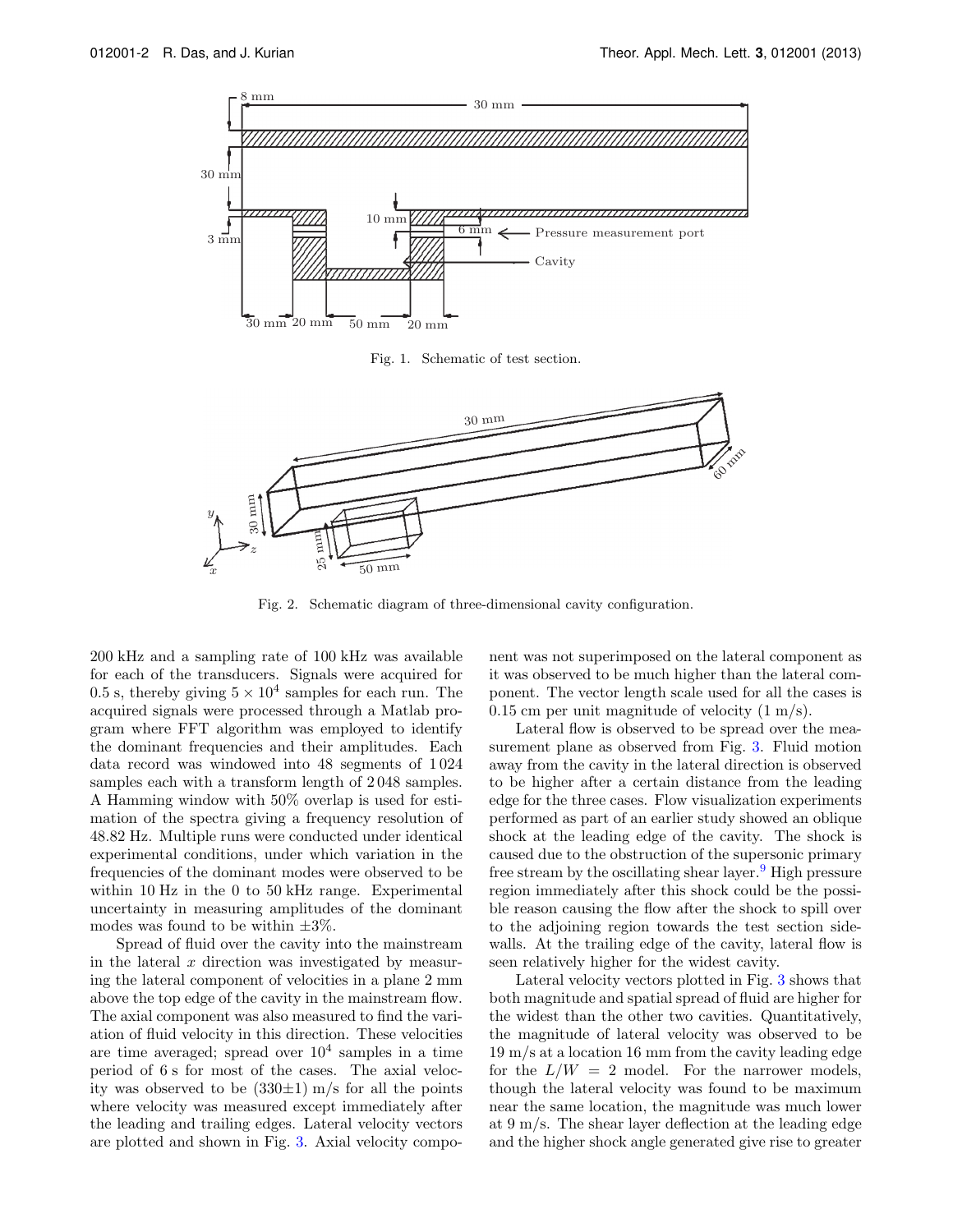

Fig. 3. Velocity vectors along a plane 2 mm above the cavity open top.





Fig. 4. Amplitude spectra of pressure oscillations (trailing edge).

pressure gradient between the region aft of the leading edge shock and the region over the sidewalls for the  $L/W = 2$  model.<sup>9</sup> Higher magnitude of lateral velocity for the  $L/W = 2$  model is thus the effect of this high pressure gradient.

The amplitude spectrum of pressure signal obtained at the trailing edge port of all the 3D cavities is shown in Fig. 4. Occurrence of discrete magnitude peaks along with broadband fluctuations is observed in all the amplitude spectra. Existence of peaks and their periodicity emphasize a periodic wave structure in all the cavities. Generation of these waves is due to the dynamic nature of the shear layer and its interaction with the trailing edge.

From Fig. 4 it is evident that as the cavity became narrower, the pressure oscillation moved to a higher dominant mode with a change in frequency. A sharp decline in amplitude of the dominant mode is also observed as the cavity  $L/W$  ratio changes from 2 to 3. Amplitude spectrum for the leading edge pressure port is shown in Fig. 5. It is observed that the dominant modes are same as the trailing edge with only a decrease in amplitude of all the modes. The frequency

Fig. 5. Amplitude spectra of pressure oscillations (leading edge).

of different modes of oscillations at leading and trailing edge is observed to be identical for each of the three models. Modes 3, 4 and 5 are barely visible in Fig. 4 due to very high amplitude of the dominant mode of oscillation for the  $L/W$  2 model.

A comparative study of the values of the amplitudes and frequency of different modes of oscillations at the trailing edge for all the three cavities is shown in Table 1. It is observed that the sound pressure level (SPL),  $SPL = 20$  lg  $(P_{\text{rms}}/20 \mu \text{Pa})$  of the dominant mode for the widest cavity is 177.6 dB as compared to 169.2 dB and 168.6 dB for the other two cavities.

Similarly for the 2D cavity, the first mode of oscillation is found to be dominant as shown in Fig. 6. In comparison with the widest 3D cavity of  $L/W$  ratio 2, the magnitude of the dominant mode for the 2D cavity was observed to be much lower at 168.5 dB at a frequency of 2 542 Hz.

Flow field in the test section is numerically simulated using commercially available finite volume code FLUENT. Unsteady Reynolds averaged Navier–Stokes (RANS) is used as the preferred numerical technique due to unsteady nature of the flow marked by periodic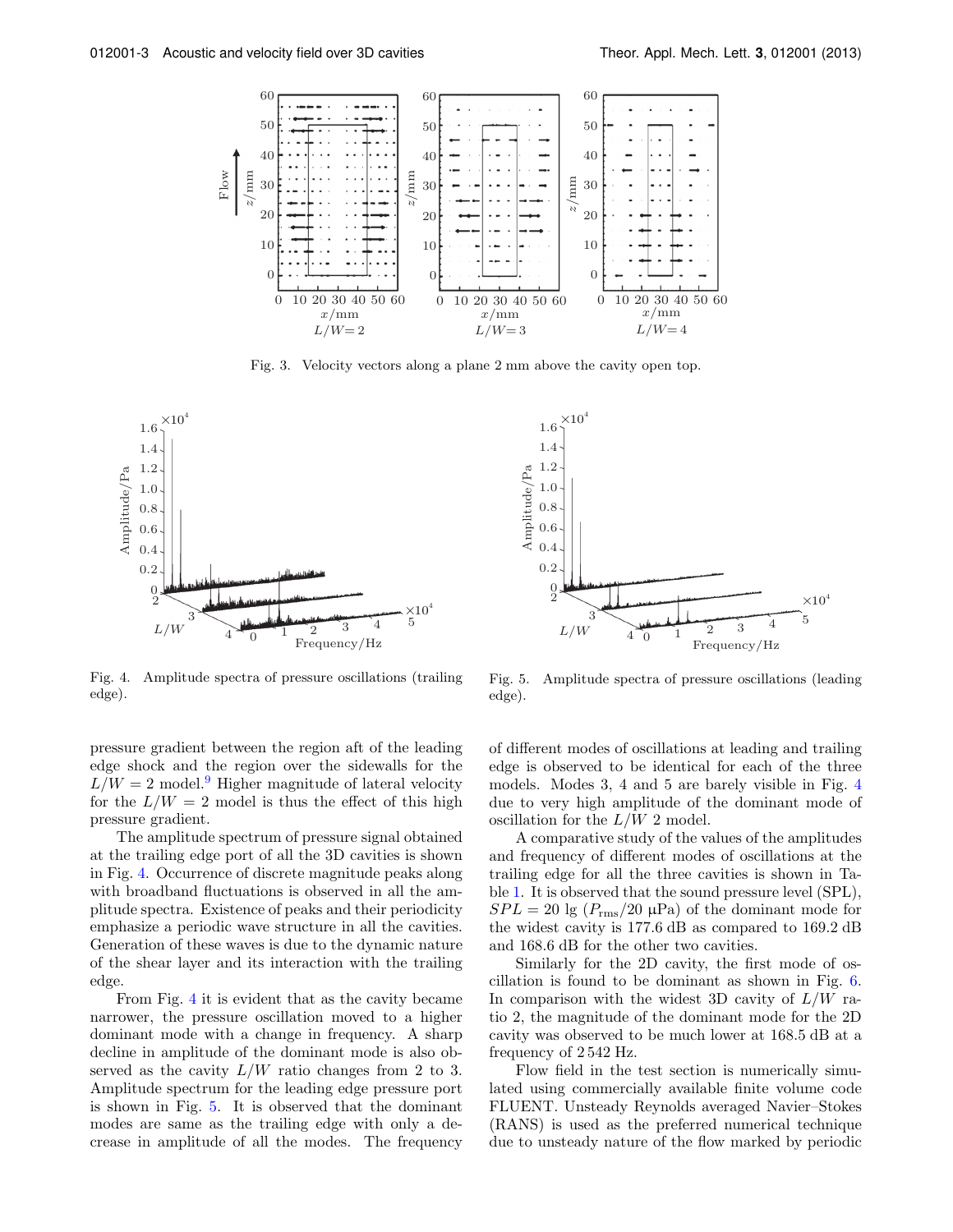| Modes          | $L/W=2$      |        | $L/W=3$      |        | $L/W=4$      |        |
|----------------|--------------|--------|--------------|--------|--------------|--------|
|                | Frequency/Hz | SPL/dB | Frequency/Hz | SPL/dB | Frequency/Hz | SPL/dB |
|                | 2542         | 177.6  | 2542         | 169.2  | 2542         | 154.9  |
| $\overline{2}$ | 5 1 8 1      | 172.1  | 5 1 8 1      | 164.1  |              |        |
| 3              |              |        | 8602         | 155.9  | 8895         | 161.0  |
| 4              |              |        | 11930        | 154.9  | 12020        | 168.6  |
| 5              |              |        | 14860        | 151.6  | 14 900       | 154.1  |

Table 1. Frequency and SPL of oscillations at different modes.



Fig. 6. Amplitude spectra of pressure oscillation for 2D cavity.



Fig. 7. Computational grid along the axial plane of the test section.

vortex shedding and self sustaining pressure oscillations. Explicit scheme has been used for time marching and the results obtained has been displayed as time averaged flow structure after the flow parameters converged to the desired boundary conditions. Geometrical configurations of all the models are generated using Gambit, commercially available modeling software. The computational domain is meshed into structured hexahedral cells using GAMBIT. The number of cells varied from 687 600 for the narrowest cavity to 918 000 for the widest cavity (2D configuration) after grid independence and grid adaptation studies were done. Computational grid for the widest 3D cavity is shown in Fig. 7. Fine grid was used in the vicinity of the cavity to capture flow structure accurately.

Standard  $k-\varepsilon$  model is used to determine turbulence in the test section flow at  $Ma = 1.7$  with a stagnation pressure of 5.0 bar (gauge). Pressure inlet and pres-



Fig. 8. Lateral velocity vectors in a plane 2 mm above the test section floor.

sure outlet were used as boundary conditions at entry and exit. The working fluid is air under ideal gas conditions. In the present simulation, convergence is considered when the difference in mass flow rate at inlet and outlet is less than 0.1% of the inlet mass flow rate and the residual values falls to  $10^{-6}$ . Grid adaptation study is done till the wall  $y^+$  values 10 mm upstream of the cavity leading edge for all the models came down to below 19.

Spillage of fluid over the cavity sidewalls and the reason behind such fluid movement is looked into from the results obtained during numerical simulation. The lateral velocity vectors obtained along the horizontal plane 2 mm above the cavity for all the test sections are shown in Fig. 8. The primary freestream flow above the cavity is from the bottom to the top of the page as marked by an arrow on the left of the colour bar in Fig. 8. The colour bar denotes the velocity range in m/s. The cavity top surface for each of the test cases is also shown in the figure. Fluid motion in the lateral direction away from the cavity towards the test section walls for the 3D cavities is evident from the velocity vectors shown in Fig. 8. Lateral movement of fluid for the 2D cavity configuration is almost insignificant thereby establishing a predominantly 2D flow structure over the cavity.

For the 3D cavity configurations, the fluid coming out of the cavity is observed to spill over the cavity sidewalls immediately after the leading edge but the location of initiation of this spillage moves aft of the leading edge as the cavity narrows down. The decrease in shock angle with the narrowing down of the cavity as discussed implies that the high pressure region above will be lit-